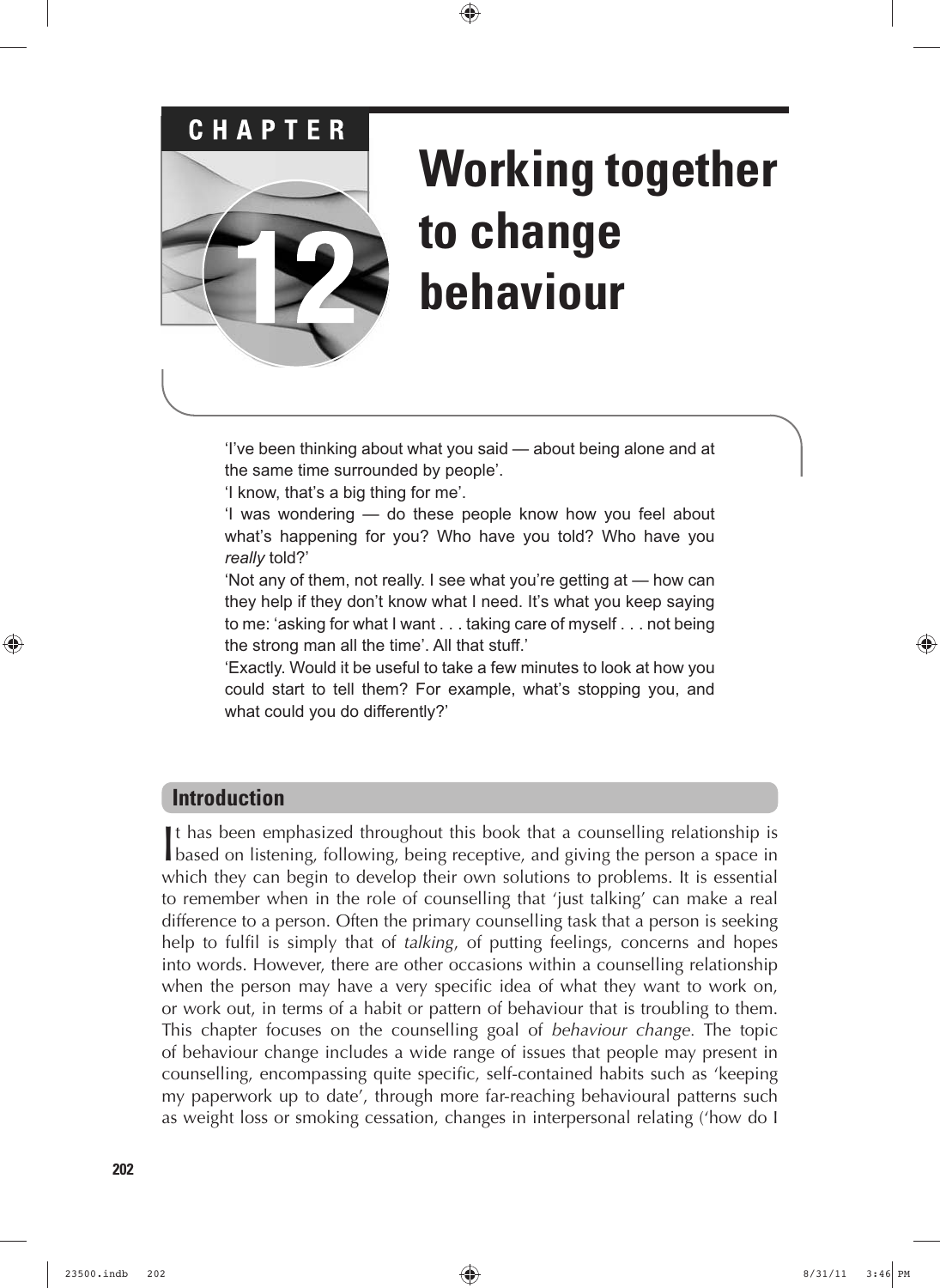stop getting into arguments with my co-workers?'), and changes that embrace many aspects of a person's life ('how do I live now that my spouse has died?'). We live in a society in which the pace of change appears to be ever increasing. Indeed, the rise of psychology as a discipline within the twentieth century can be viewed as a cultural response to the need of ordinary people to get a handle on the challenge of how to change and adapt in the face of new work patterns and social norms. As a result, the counselling and psychotherapy literature contains a proliferation of ideas about how to facilitate change. Some of these ideas are presented in this chapter. Emphasis is placed on the importance of breaking the change process into achievable step-by-step progress towards an ultimate goal. But first, we consider the key question: why is it so difficult to change behaviour?

#### Exercise 12.1: *Your personal experience of behaviour change*

Identify one occasion when you attempted to change your own behaviour in some way. What strategies did you use? What worked and what did not work for you? What have you learned from this experience that you can use in your work with clients?

# **Why behaviour change is hard to achieve**

One of the major differences between counselling, understood as a skilled and intentional activity, and the type of everyday help-giving that takes place between people who are friends or family members, lies in the way that behaviour change is understood. From a common-sense perspective, if someone has a problem, then the obvious response is to suggest or advise that the person should do something different. This advice is often backed up by personal experience, of the type 'when that happened to me, what I did was . . .'. From a counselling perspective, this kind of advice can be seen as almost always being a complete waste of time. The reason why behavioural advice is usually futile is that, as anyone who works as a practitioner in a helping role can testify, it is clear that for most people changing a pattern of behaviour that has perhaps been established over several years is a very difficult thing to achieve.

From a counselling perspective, while simple advice on behaviour change may indicate that the listener cares enough to try to find a solution to the complainant's problem, and is doing their best to help, it will rarely lead to a significant or sustained shift in what the person actually does. But why is this? Why is behaviour change so hard?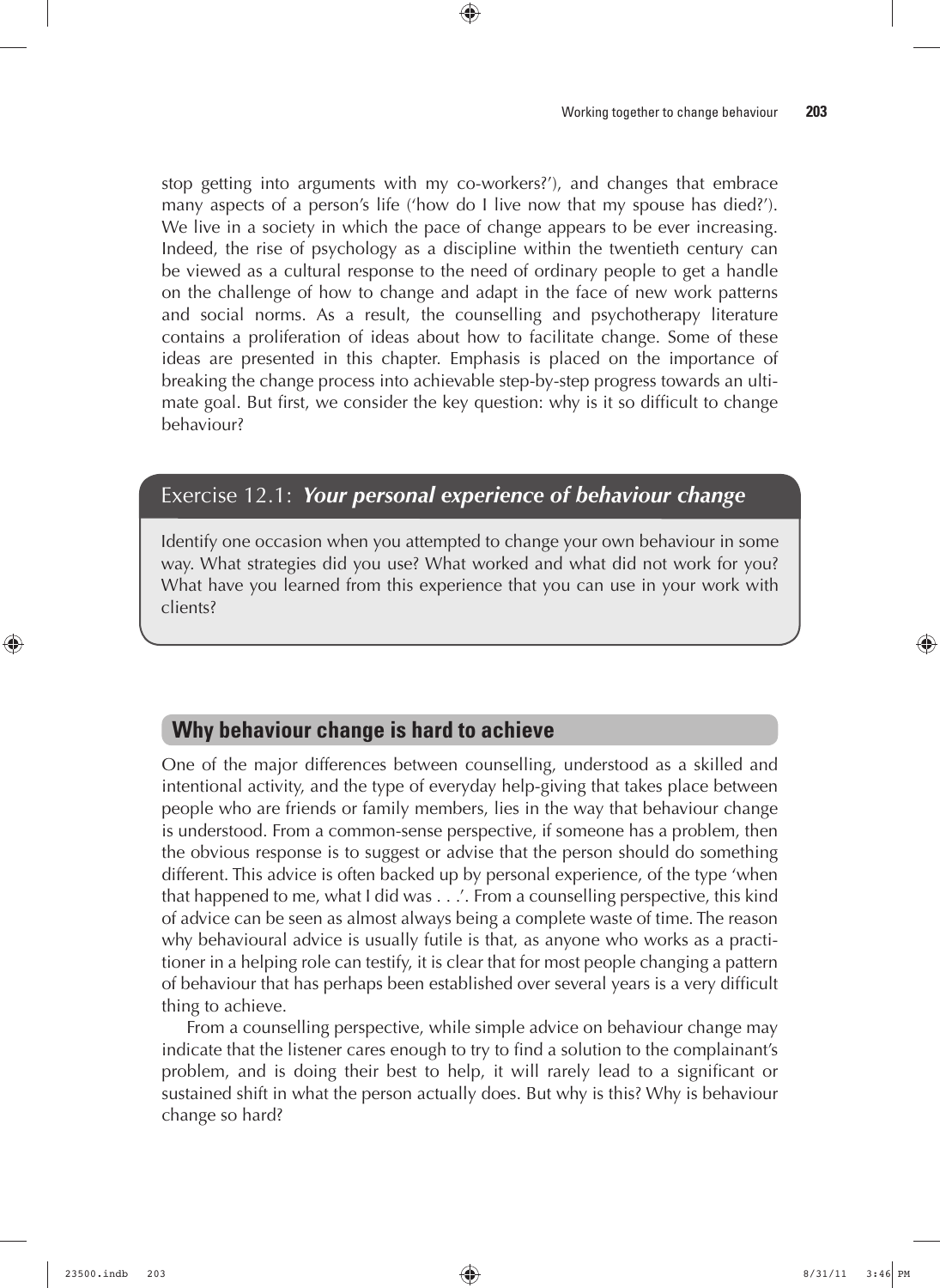There are at least three reasons why changing behaviour is difficult. First, a person's behaviour tends to develop in balance with their social environment. In other words, the significant people in an individual's life have come to expect that the person will behave in certain ways, and the subtle 'reward system' that takes place in interactions between people (in the form of approval, affirmation and avoidance of criticism) consistently maintains or reinforces established patterns of behaviour. Our behaviour is shaped to a large extent by the situation that we are in, and self-initiated change (such as one person saying to another 'I wish I could take more exercise') will normally run against the grain of situational forces, such as the cost, time and effort of joining a fitness club. The second reason why it is hard to respond effectively to a request from someone to help them with a behaviour change issue is that *if it was easy for them to change, they would have done it already.* For example, on the whole people do not feel that it is necessary to talk it through with anyone else when they want to change the kind of soap they use in their bathroom. That is because it is easy to choose another brand of soap at the supermarket, try it out, and decide whether you like it. A student asking for help to change their study skills behaviour, by contrast, is a markedly different scenario – here, the person seeking help would be motivated by a fear of failure (or actual failure), and would usually have tried out various different new approaches to setting up a study regime without success. Asking for counselling help from a professional person around a behaviour change issue is therefore normally preceded by a history of unsuccessful attempts to change – the person has already tried all the obvious solutions. A third reason why behaviour change is difficult is that the person may well have a personal investment in staying the way they are. No matter how much a person may protest that they really want to change, there will be some part of their sense of who they are that identifies with their present pattern of behaviour. Doing something radically different can be scary – it is a step into the unknown. So, no matter how much a student may want to become better organized and get good grades, if they have a sense of themself as 'someone who just passes and is one of the crowd', then attaining 'A' grades and being noticed by tutors may be quite threatening.

# Box 12.1: *The limited value of making helpful suggestions as a means of enabling behaviour change*

Transactional analysis (TA) theory includes an elegant analysis of the limitations of advice-giving as a strategy for facilitating behaviour change. Berne (1964) suggested that it made sense to regard sequences of apparently self-defeating interactions between people as psychological 'games'. Within his model, a 'game' is a series of interactions between two or more people that leads to a well-defined, predictable outcome in the form of an experience of frustration or some other form of negative

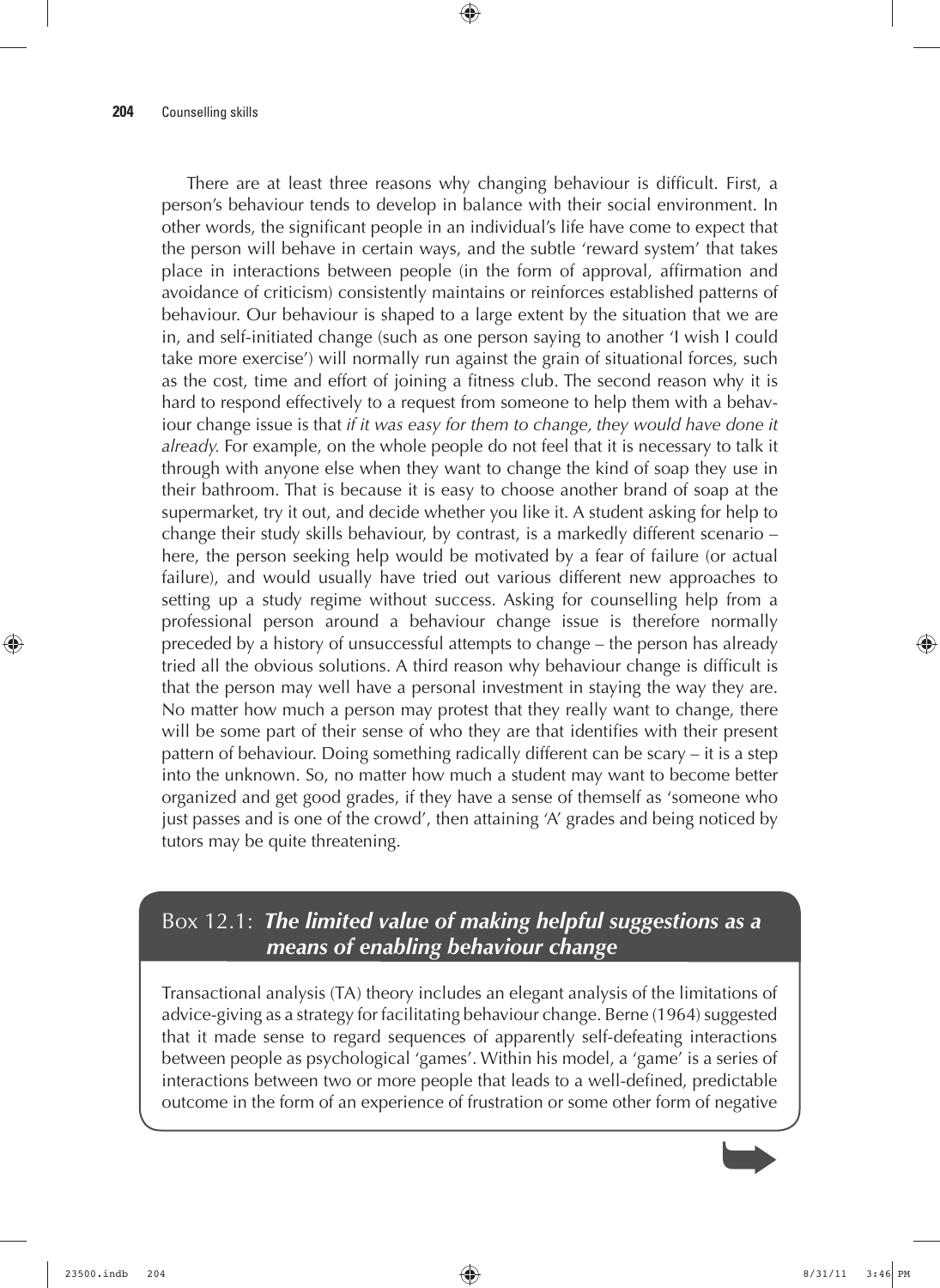emotion. Berne regarded games as a substitute for genuine relating between individuals. He believed that although people often are afraid to engage in honest and intimate interaction with others, we all nevertheless have a basic need for social contact – a game provides a structure for such contact without running the risk of too much closeness. In his book *Games People Play*, Berne identifies a large number of psychological games, ranging from all-encompassing long-term life games ('Alcoholic', 'Now I've Got You, You Son of a Bitch'), to more benign or briefer interaction sequences such as 'Ain't It Awful'. One of the games that can occur frequently in counselling situations is 'Why Don't You – Yes But' (YDYB). In this game, a person asks for help or advice, and the other players make suggestions. For example:

| Person: | My life is so stressful, I feel tired all the time and my social life is     |
|---------|------------------------------------------------------------------------------|
|         | suffering. What can I do?                                                    |
|         | Counsellor: Why don't you keep a diary and look at how you could cut down on |
|         | your work commitments?                                                       |
| Person: | I've tried that – there's nothing I can change.                              |
|         | Counsellor: So what about looking for another job?                           |
| Person: | I can't afford to take a drop in salary, so that's not realistic.            |
|         | Counsellor: What about trying some relaxation tapes or meditation?           |
| Person: | I've tried them too – finding the time to do them just makes me more         |
|         | stressed.                                                                    |

This kind of interaction is clearly futile as a piece of counselling. But what makes this kind of suggestion-giving so hopeless? Berne (1964) argues that the apparently rational, Adult-to Adult request made by the person seeking help in fact conceals a different kind of transaction – between a needy Child and someone (the counsellor) who is unwittingly pushed into the position of all-knowing Parent. The pay-off for the person initiating the game is that the helper will always prove to be inadequate (none of their suggestions will be worth following up), which then leaves the instigator reinforced in a basic sense of being someone who cannot be helped, or who is beyond help. In other words, the game allows the person to maintain a superficial contact with another person without being called upon to explore what is really true for them – in this case a deep feeling of hopelessness and despair about their life.

It can be seen that in this case almost any kind of counselling response  $-$  empathic reflection, open and curious questioning, encouragement to say more – would be more useful than giving suggestions. It does not matter how sensible and valid the suggestions might be – because they have not arisen out of a shared process of problem-solving based on mutual understanding, they will almost certainly be met with a polite and appreciative response of 'yes ... but  $\ldots$  .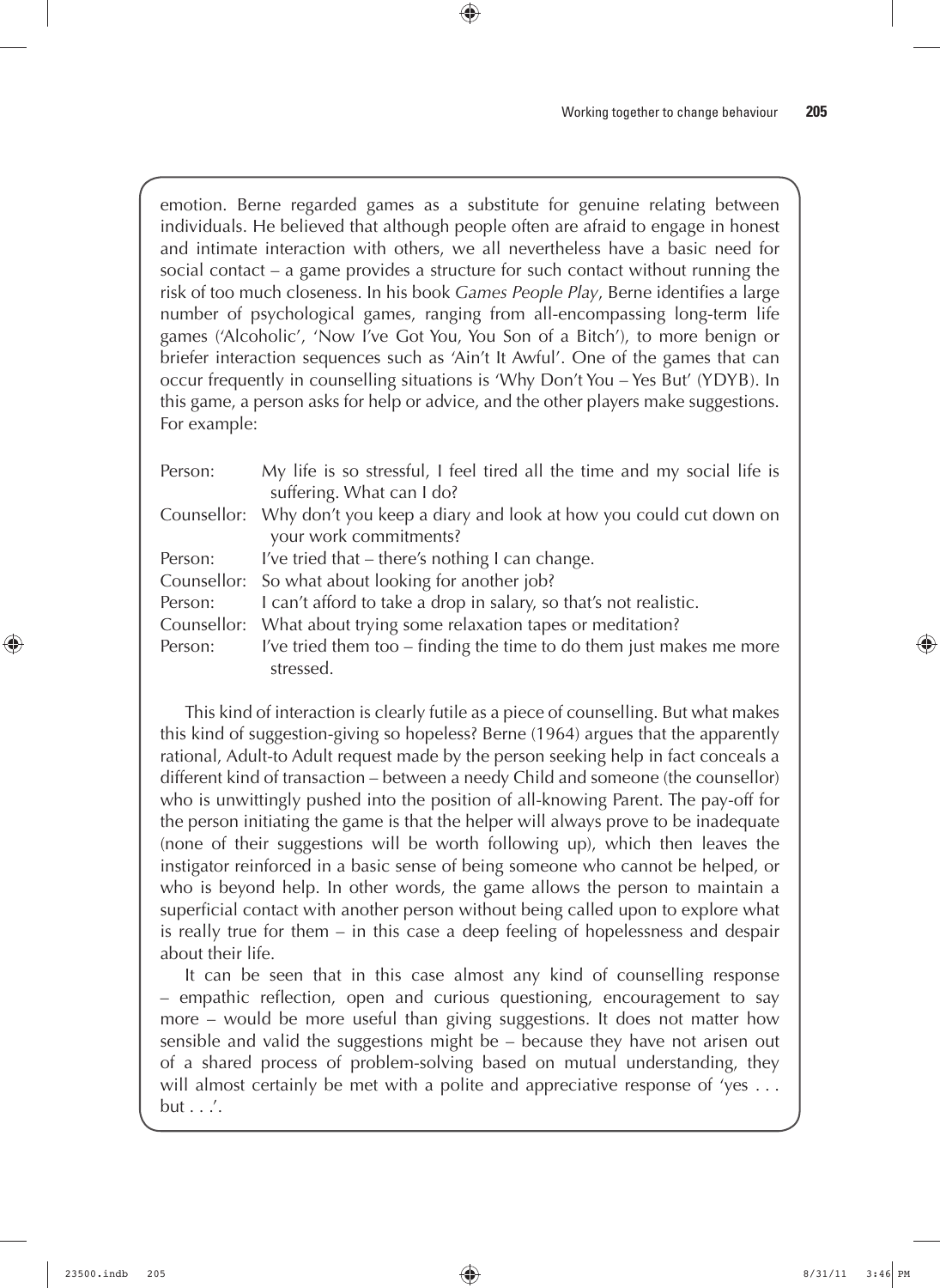It should be emphasized that although behaviour change is an important goal for many people who seek counselling, it is a big mistake to assume that change is necessarily what someone wants from this kind of help. As well as change, the goals of counselling include acceptance, understanding and meaning-making. Indeed, in many cases it is impossible to bring about change in the absence of these less tangible outcomes.

This chapter provides an overview of the tasks and methods that are associated with the crucial counselling goal of helping someone to change a troubling or self-defeating pattern of behaviour. The aim of the chapter is to provide tools and strategies that make it possible to move beyond just contemplating change, and arrive at the point where actually doing something different can become a reality.

#### **Doing something different: step-by-step progress**

Looking at the process of behaviour change as a kind of journey serves as a reminder that this activity necessarily consists of several steps. An essential weakness of advice-giving is that it offers the person seeking help a one-step solution. In effect, advice is saying to a person 'just do *this*, and you will be alright'. A counselling approach, by contrast, is based on an appreciation of the complexity of change. Competence as a counsellor involves recognizing that the goal of behaviour change can only be achieved through the completion of a number of sub-tasks. One implication of this perspective is that it makes it possible to see more clearly the contribution that can be made by micro-counselling conversations, where counselling is embedded in another practitioner role, and time may be short. Sometimes, a practitioner-counsellor may not be able to see a behaviour change goal through to completion, but may nevertheless be able to assist the person to fulfi l one or more tasks that are necessary elements of the whole sequence. Because behaviour change is often difficult, a person may choose to tackle it by attempting one step or task at a time.

The necessity of tackling behaviour change in a step-by-step manner is illustrated in the experience of Gavin, who had suffered heart failure, and had been told that his future survival depended on his ability radically to alter his lifestyle by cutting out smoking, alcohol and fatty foods, and introducing a diet regime. In hospital, Gavin received health advice from the nurses, physiotherapist and nutritionist attached to his ward, and seemed highly motivated to put his new programme into action. However, on his first check-up visit with his GP, it became apparent that he was not keeping to the recommended diet and exercise schedule. He agreed to have brief fortnightly meetings with the practice nurse to support him in bringing about these vital health-related changes to his behaviour. The nurse asked him to keep a food and exercise diary, which they discussed at each visit. However, she also checked out the barriers to change in Gavin's life. It emerged that he saw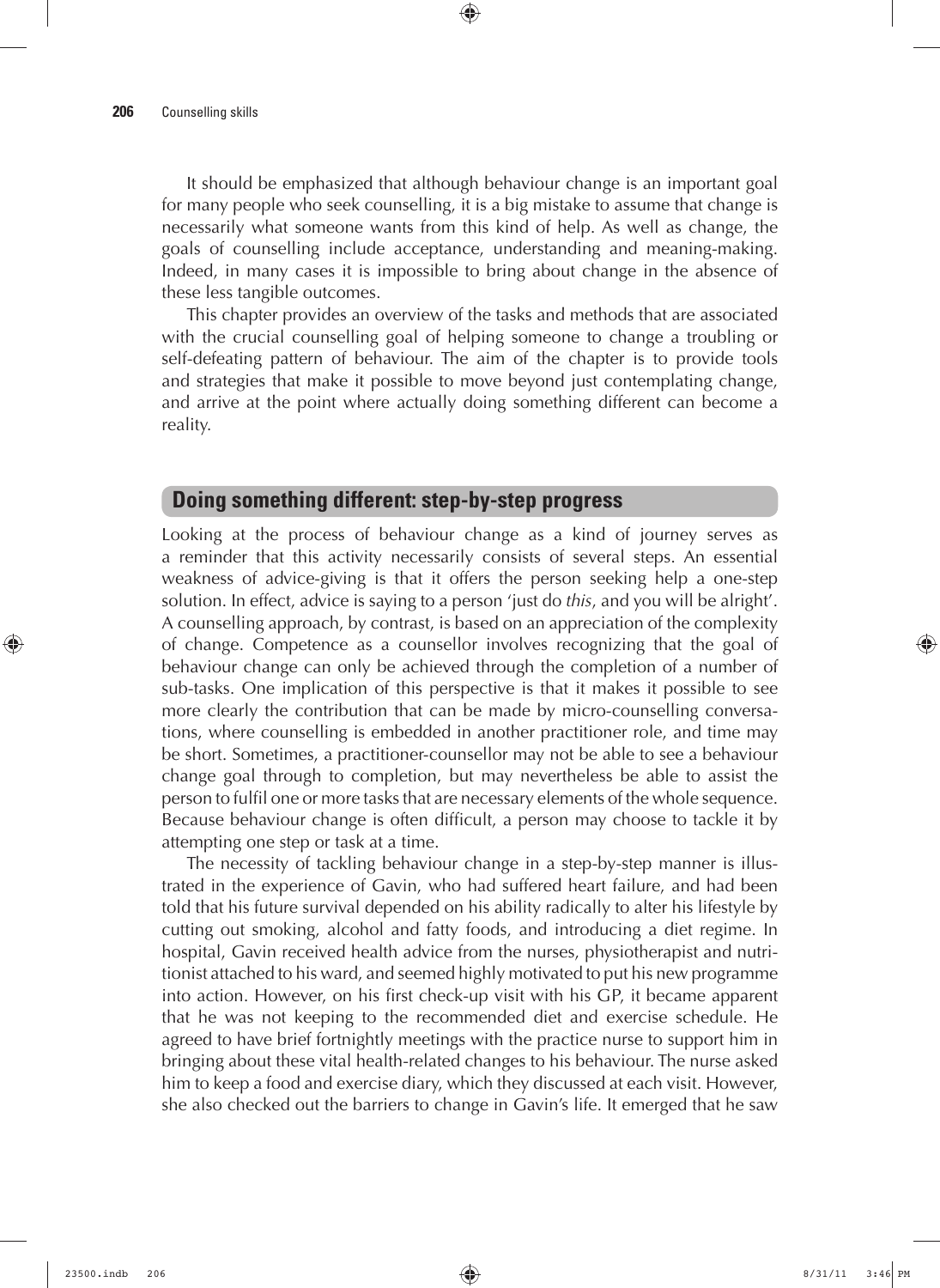himself as an 'action man' who 'worked hard and played hard'. Asked what this meant in practice, he admitted that it meant working long hours at the office, and drinking on Friday and Saturday with his friends at the pub. The nurse invited Gavin to talk about how he felt about this. He spoke of being 'trapped' between two sides of himself – the side that wanted to stay healthy, and the side that thought he 'could survive anything'. The nurse also invited him how his friends would react to him if he stopped drinking and smoking. He replied: 'Well, they would give me a hard time, but in the end they would accept it – one of the others went through something similar – he gets called "the driver" now'. They then discussed how he could overcome these barriers, and the nurse made a point of asking him about these issues at every subsequent appointment. Only then were they able to move to the difficult and demanding task of changing Gavin's diet – giving up foods he liked and through trial and error replacing them with foods that were good for him, and gradually building up his exercise regime. It took him six months. At a later consultation, his GP congratulated him on his progress, and asked him what had made the difference. He replied: 'it was the nurse, I couldn't let her down'.

Just as in the case of Gavin, meaningful behaviour change is hard work – there is no magic wand that can be waved that will instantly make everything different. The counselling tasks that are described in the following sections represent a number of ways of breaking down an overall goal of behaviour change into a set of constituent sub-tasks. In effect, all of these sub-tasks can be seen as ways of slowing down the process of behaviour change, so that the person ends up with an approach to their problem that takes into account as many factors as possible, rather than consisting of the kind of headlong rush to 'do something different' that often leads to disappointment and a sense of defeat. Although the tasks described below are in a 'logical' order, starting with tasks that address barriers to change, then moving to implementing and finally maintaining change, it is not helpful to assume that for any individual person these steps are necessarily worked through in this kind of logical sequence. Some people will only want help with one or maybe two of these tasks – they will be well able to do the rest of it themselves. Other people will shuttle back and forward between tasks, as they slowly find their own way forward.

#### How does the problematic behaviour fit into your life as it is?

Another approach to helping a person to make sense of a pattern of behaviour that they wish to change is to invite them to suspend their opposition to the problem, and reflect instead on what the presence of the problem does for them. The underlying assumption here is that anything a person does must have some kind of function in their life. In order to pursue such a conversation, it can be helpful to employ the language of *externalization* of problems (Morgan, 2001). For instance,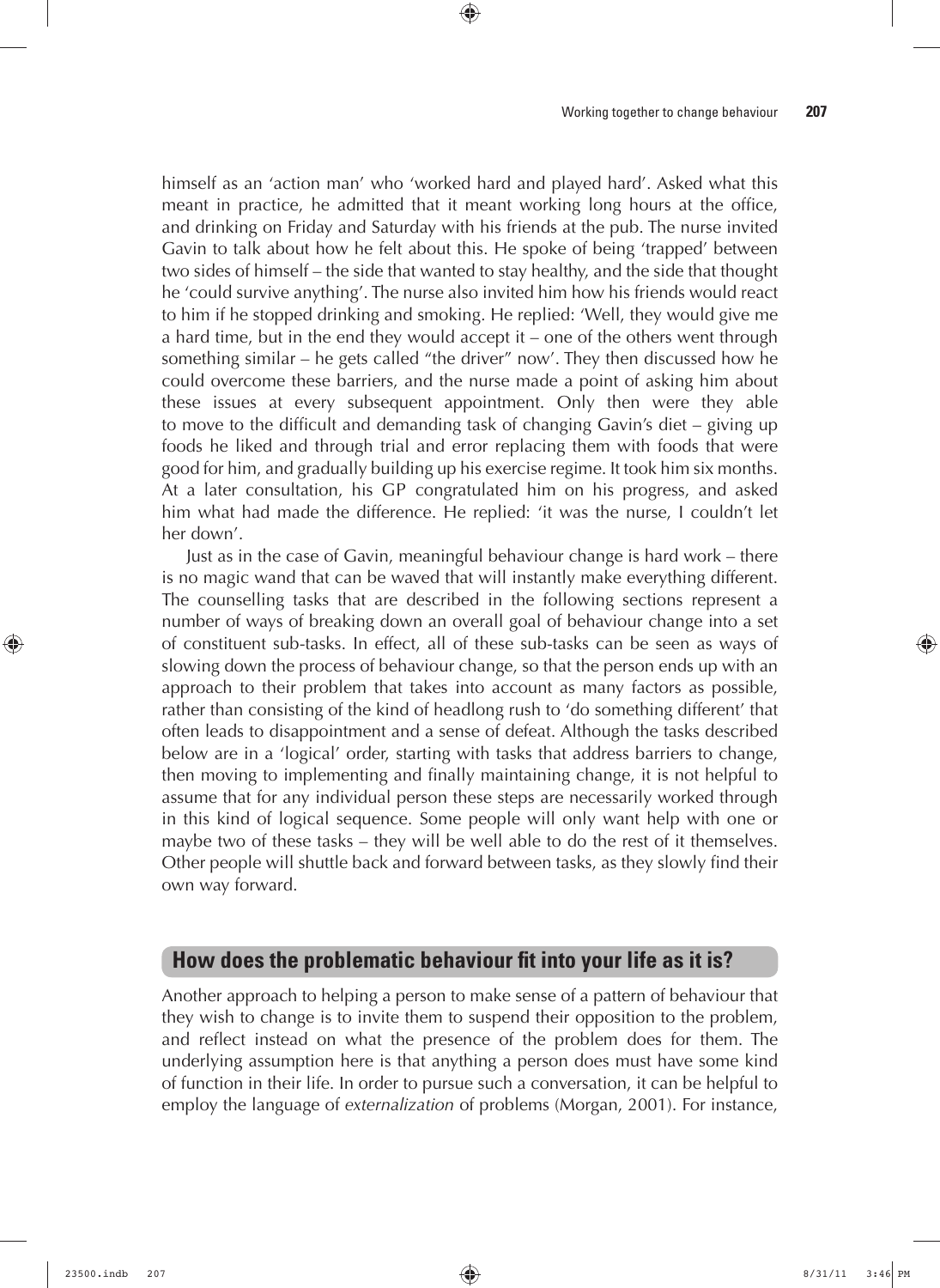to return to the case of someone who wishes to control his anger, it might be useful to ask him about when 'the anger' visits him, and how it influences his life and his relationships with others. He might reply that the effect of the anger is to 'keep my colleagues in their place'. Another way of talking about this kind of process is to invite the person to think about what the problem does for them, or what the payoffs are for them, of having had this problem over a period of time. It would be unusual for anyone consciously to develop a problematic pattern of behaviour as a means of achieving payoff or rewards, and a person seeking help would most likely reject any such suggestion on the part of their counsellor. It is therefore important to engage in this kind of conversation with sensitivity. The idea is not to interrogate the person in an accusatory fashion, but to gently open up a topic for reflection and consideration.

There are several reasons why this counselling task can represent an important step in successful behaviour change. First, it allows the person to begin to map out what they may *lose* by changing how they act in some situations. This can be a catalyst for starting to think about how these needs might be taken care of in alternative ways. Second, if the person can look closely and honestly at what their problem does for them, they may well come across some surprises – payoffs that they had not previously thought about. Such discoveries can be very helpful in promoting hope, since the person may be enthused and energized by the idea that they are now doing something different, rather than merely repeating what happened during previous attempts to change. Finally, the question 'how does the problem infl uence you?' prepares the ground for the reverse question: 'how do you influence the problem?' This line of conversation, which is discussed more fully below, brings into focus the active capacity of the person to do different things in certain situations, rather than being always dominated by 'the problem', and can represent a very fertile means of enabling the person to accept that they may indeed have the power within them to be able to do something different.

## **Imagining how things could be different**

When a person is seeking help to change their behaviour, an important counselling task centres on the exploration of what it is that the person actually wants to achieve. At the moment of seeking help, the person may be so burdened by the existence in their life of a troublesome pattern of behaviour that all they can think about is – somehow – getting rid of it. Their approach to change is dominated by a sense of what they do *not* want to do *– not* eat as much*, not* be a doormat passive*, not* get angry, and so on. Any behaviour change plan based on 'not doing' is doomed to failure, because the only way that real change will happen is if the person is able to replace the unwanted behaviour with a new pattern of behaviour. The trick in the end is always to acquire, practise and master the new behaviour, rather than just suppressing the old pattern. It may be useful to think in terms of training for a sporting activity. If a person is trying to become better at playing tennis they may go through a phase of being dominated by what *not* to do – do not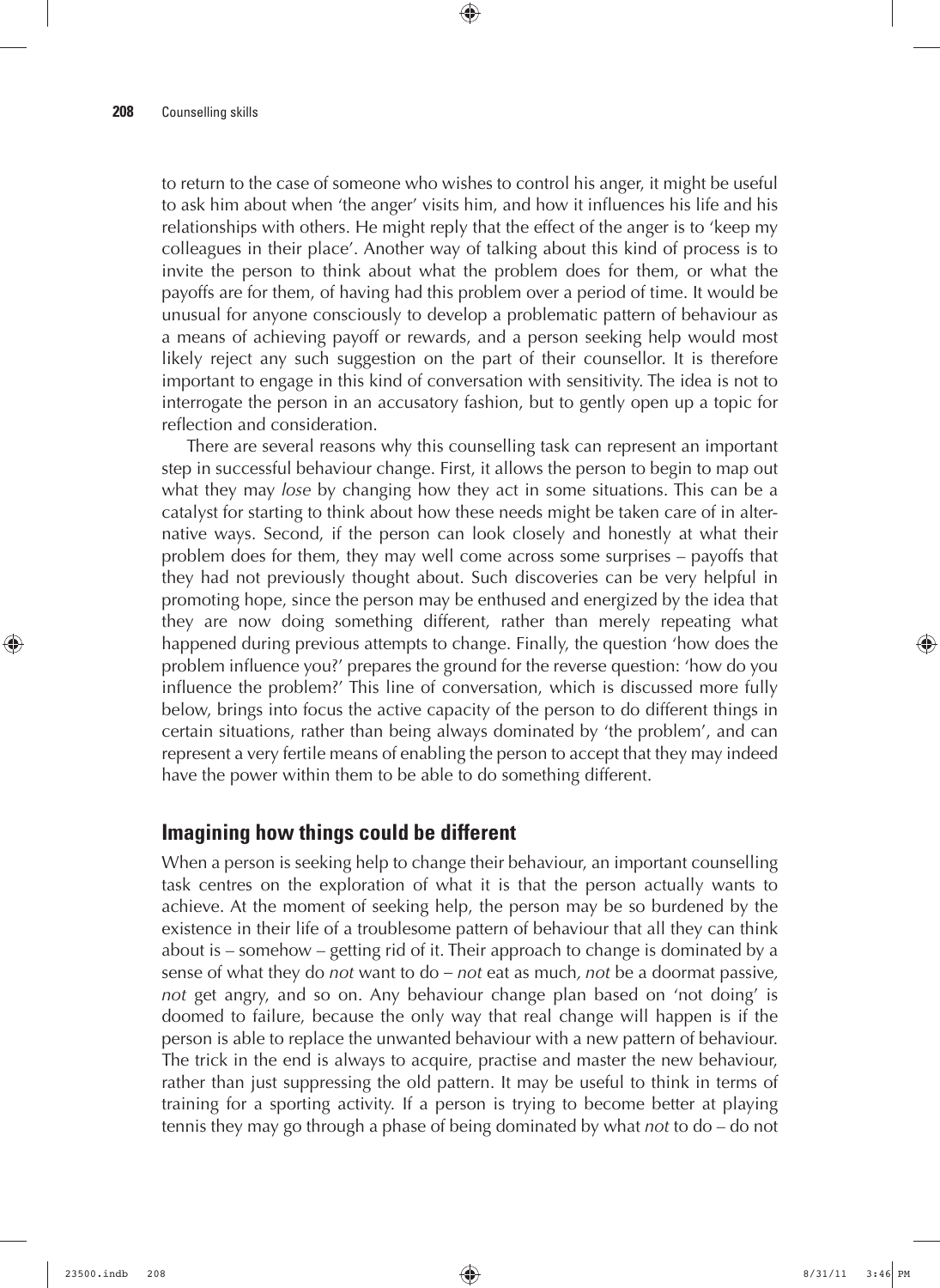hit the ball in the net, do not hit it beyond the baseline, and so on. This kind of learning strategy tends to have very limited success. Someone can only become a competent tennis player by having a positive image of what it is they want to achieve. This positive image can come from watching a top tennis player, such as Roger Federer, or, even better, through coaching that gives the person a feel for what it is like, for them, to hit a good shot. The key is that the person gains a vision of what it is they are striving for, and can assess their performance against that ultimate end point, thereby making adjustments to what they do in order to get closer to the ideal. All effective sports coaching involves this kind of cognitive rehearsal of good performance. For the majority of tennis players, there is a limit to what can be gained by using Roger Federer as a model, because he is capable of strokes that are physically impossible for ordinary human beings – a less perfect 'ideal' works better for most people.

In a counselling context, therefore, if a person has identified a personal goal of changing their behaviour in some way, it is useful to listen for an opportunity to invite the person to talk about what it is that they actually want. This task can be entered by questions such as 'how would you like it to be?' or 'what would your life be like (or what would you be doing differently) if you changed this pattern of behaviour?' The *Skilled Helper* counselling skills model developed by Gerard Egan (2004) includes a valuable analysis of the process of working with the person seeking help in order to identify their 'desired scenario'. The solution-focused approach to therapy (see O'Connell, 1998) employs the 'miracle question' for this purpose. The client is asked to imagine that a miracle has taken place overnight, and their problem has been completely eradicated. They are then invited to describe what their life is like. (Before using the miracle question, it is important to study, or, even better, receive training in how it is used by solution-focused therapists – it is a powerful method but needs to be applied at the right time and the right way, otherwise the client may become confused about what is being suggested.) Other ways of enabling the person to identify their preferred behaviour are to ask if there are any individuals who they would take as models ('who would you like to be like?') or whether there have been times in their life when they exhibited the behaviour that they are now seeking to acquire (or reacquire).

There are several ways in which holding a conversation about the detailed specification of a new or amended pattern of behaviour can be helpful. It allows the person to be clear about what they are trying to achieve, and at the same time to share this vision with their counsellor. Usually, it leads to the construction of a more detailed description of the preferred behaviour, in place of a general or global description, which outlines specific small changes that can be accomplished one at a time. It can instil hope in a person, and be motivating for a person to disclose to someone else what it is that they *really* want, and to have this desire taken seriously. Finally, this kind of conversation opens up the possibility of using imagination in a creative and positive way. Rather than imagining terrible things that may happen ('I will be stuck like this for ever'), the person can playfully imagine good outcomes and a better life.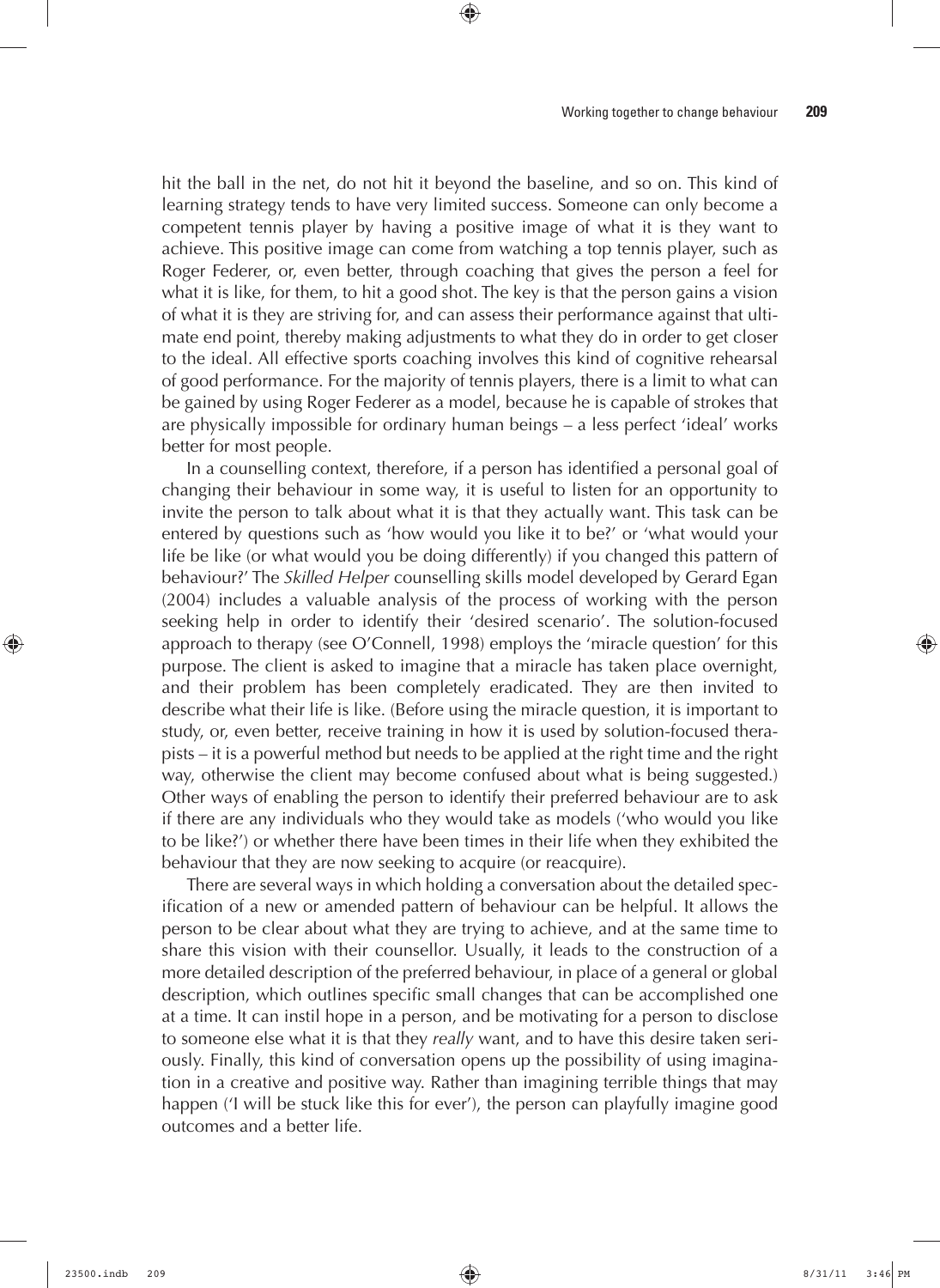# **Are you ready?**

A great deal of research and clinical experience in counselling and psychotherapy has shown that the issue of *readiness to change* represents a key factor in any work around behavioural change. The exploration of the person's views around their readiness to do things differently is therefore an important counselling task. Many practitioners have found that it has been useful to employ the *stages of change* model developed by James Prochaska and Carlo DiClemente. From their experience in working in a health arena in which many patients were resistant to changing illness-promoting behaviours such as smoking and drinking, these psychologists developed the idea that there are major differences between people in relation to their readiness to change. They formulated a five-stage model of the change process to account for these differences. Their model is known as a 'transtheoretical' theory because it intentionally integrates ideas from various schools of therapy into an overarching framework. The stages of change observed by Prochaska and DiClemente (2005) are:

- **1** *Precontemplation*. The person has no immediate intention to make changes in relation to the behaviour that is problematic. For example, someone who is a heavy smoker may be aware that their behaviour is a health risk, but is not yet willing to face up to the possibility of quitting.
- **2** *Contemplation.* At this stage the person has decided to change their behaviour, but at some point in the future; for example, at some point within the next six months.
- **3** *Preparation.* Has taken some initial steps in the direction of behaviour change. For example, a person seeking to stop smoking may have collected information about the availability of cessation clinics, nicotine patches, and so on.
- **4** *Action.* The person has changed their problematic behaviour for less than six months, and is still in a position of consolidating their new patterns of behaviour, and avoiding temptation.
- **5** *Maintenance.* Avoiding relapse or coping with episodes of relapse over a longer period of time.

As further time elapses, and the previously problematic behaviour or habit is defeated, the person can be viewed as entering a final *termination* stage – the problem is no longer relevant to them, and they do not need to give it any attention.

The value of the stages of change model in relation to working together to do something different is that it suggests that quite different counselling tasks may be required at different stages of the change process. For example, the tasks for the person at the precontemplation phase may include consciousness-raising, involving collecting information, and validating and accepting their point of view and state of readiness (rather than establishing a critical or coercive relationship). The tasks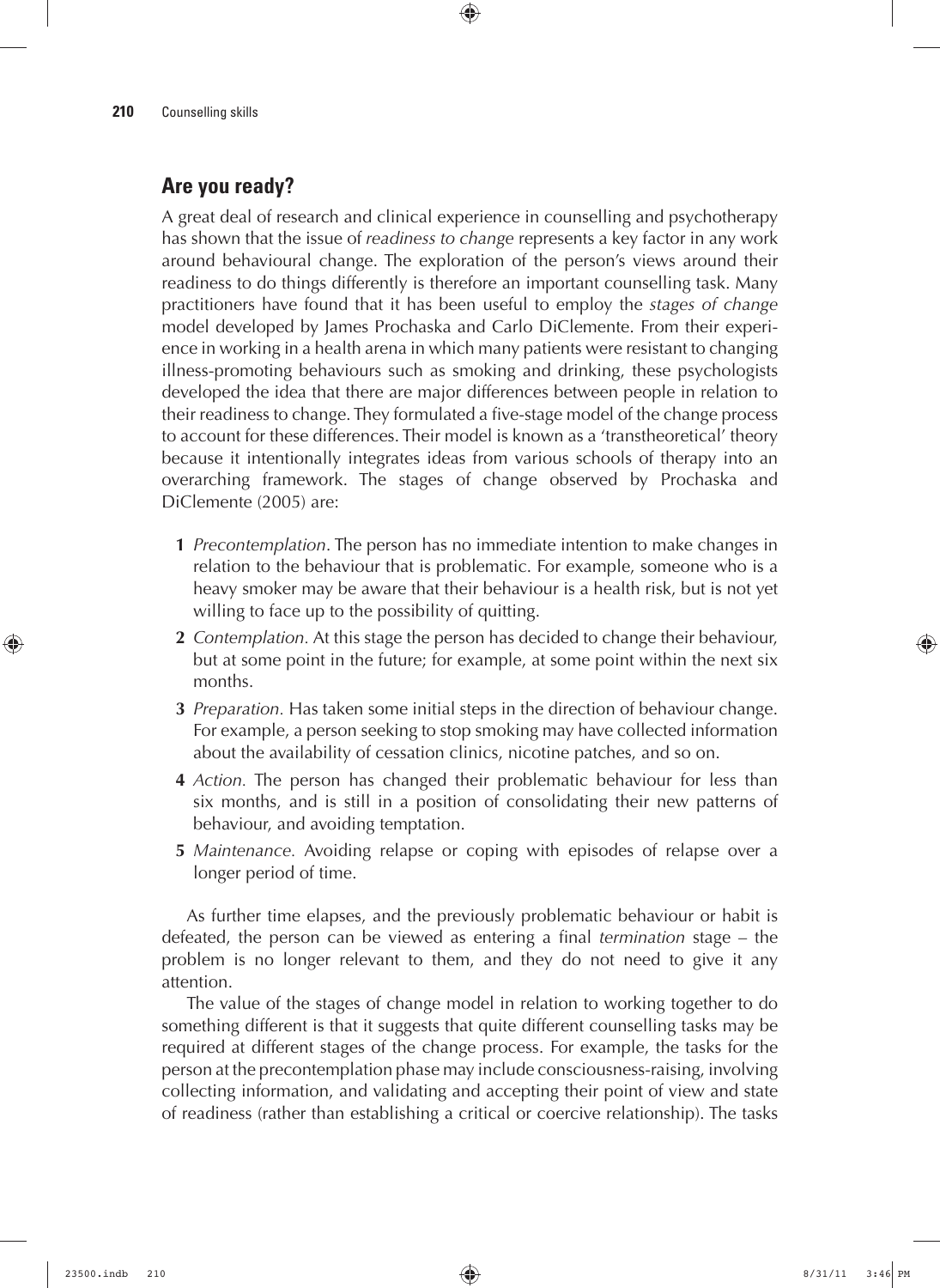at the contemplation stage may include decision-making, and exploring the meaning of the person's ambivalence.

David is a retired engineer who is a volunteer member of a Circle of Support and Accountability that was set up to enable the reintegration into society of high-risk sex offenders. For more than two years, David has been a member of a small group of volunteers, drawn from all walks of life, who have met on a weekly basis with Simon, a 30 year-old man who had received two jail sentences for sexual offences with young boys. David learned about the stages of change model during the training course he attended, and has found that it helped him to make sense of what he calls the 'learning curve' that has taken place between Simon and his team of supporters: 'at the start, it was very much a matter of talking about the consequences of what he was doing, and making sure that he knew that we would be using our contacts in the neighbourhood to check that he was meeting the conditions of his probation contract. As time went on, though, what we talked about started to shift quite dramatically. There were some really emotional times when he was looking at himself really deeply. More recently, it has been mainly a matter of providing support for what he calls his "new life".'

Further information about the stages of change model, and its application in counselling can be found in Prochaska and DiClemente (2005). These authors have also published a self-help guide, *Changing for Good*, based on the principles of the model (Prochaska *et al.,* 1994). For practitioners whose counselling is embedded in other work roles, the most useful aspect of the stages of change model probably lies in the ways in which it can be applied in understanding the difference between the point at which a person is actively committed to changing their behaviour, and the prior stages where they may be vaguely aware of a need to change, but are not yet ready to commit themselves. There are many micro-counselling situations in health and social care settings in which practitioners routinely work with people who are 'precontemplative'; for example, in relation to smoking cessation, weight loss, domestic violence, and alcohol or drug abuse. Practitioners operating in these settings may find it helpful to consult the literature on *motivational interviewing* (Miller and Rollnick, 2002), which offers a set of strategies and methods intended to facilitate/motivate the individual to move beyond precontemplation and contemplation and to engage with the tasks associated with preparation for change and then action. Further information on motivational interviewing in Chapter 13.

## **Do you have the right kind of support?**

It is very difficult to make significant behavioural changes on one's own through planning and 'will-power'. Lack of support from other people constitutes an important barrier to change, and ensuring that adequate social support is available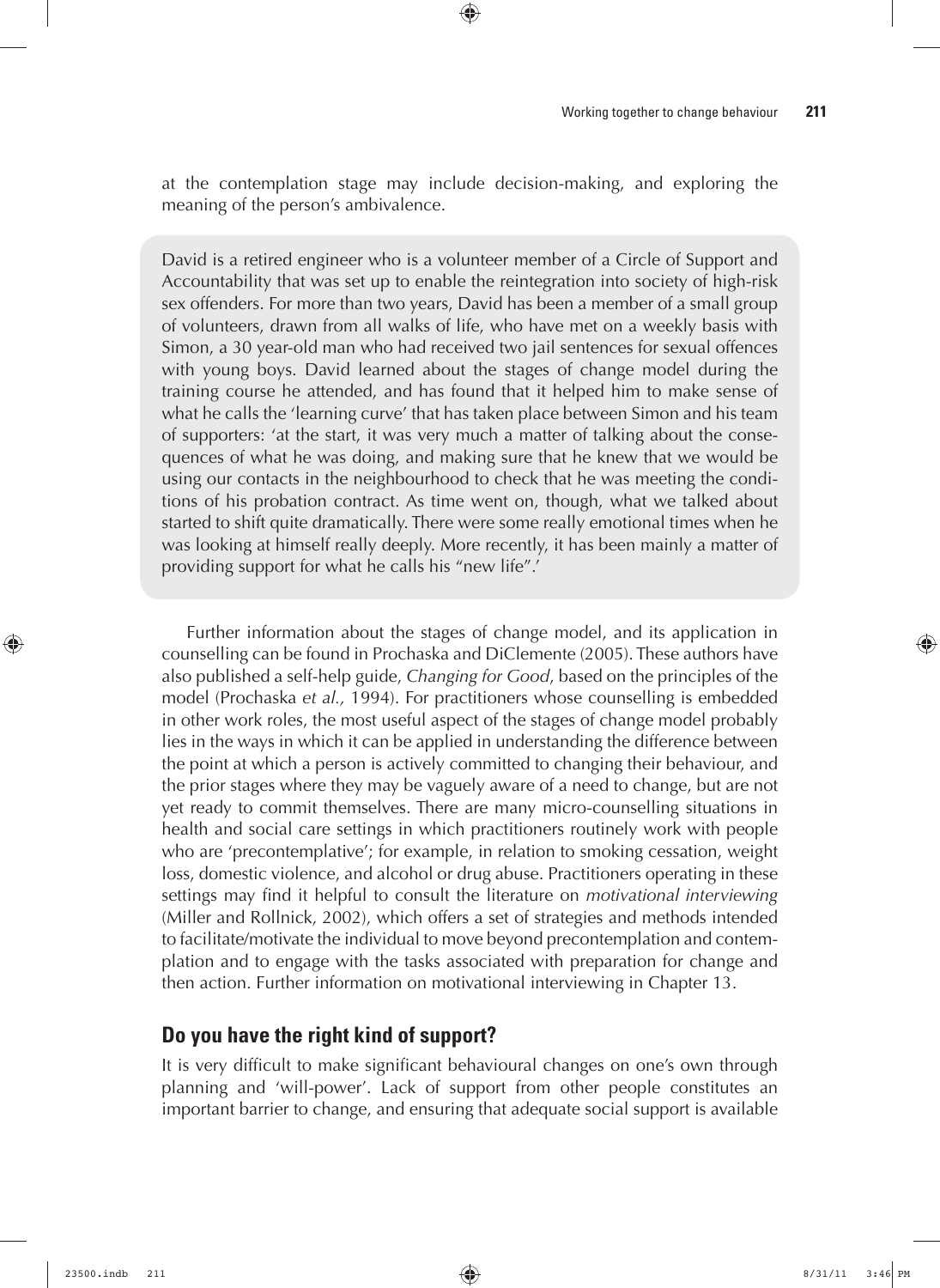represents an important counselling task for many people seeking help around a behaviour change goal. The role of the counsellor in relation to this task can involve checking out with the person the amount of support that is available, and how accessible it is. It may be valuable in some instances to rehearse or run through strategies for enlisting support. Part of this task may involve discussion about the ways in which the counsellor can offer support. In some counselling situations it may be possible to meet with key supporters to explore their perceptions of how they can help. Support may come from individuals already within the person's social network, such as family, friends and work colleagues, or may encompass new people, such as members of self-help groups. Support may be dispersed over a number of people, or be concentrated on one main 'ally'. Support may be provided face to face, by telephone, or by email. If the person seeking help has difficulty in identifying potential supporters, it may be useful to invite the person seeking help to think about 'who would be least surprised to hear about your success in changing this behaviour?' There is no special counselling method that is associated with the task of ensuring support – this is a task that relies on the person and the counsellor being willing to spend some time on it, and pooling their ideas.

# **Implementing changes**

At the point when the person begins to make actual changes in their life, it is important that everything possible has been put in place to ensure success. It is usually a good idea for a counsellor to run through some typical situations that may occur for the person as a means of refining the person's strategy for change, and also as a way of checking that the person's expectations are realistic (e.g. that it is not a 'complete disaster' if it goes wrong the first time), including their plans for accessing support (to celebrate success, or to talk through what happened if they were not successful). It can be useful for the person and the counsellor almost to enact likely scenarios, or at least talk through them as a form of rehearsal. It can also be valuable sometimes for the person to write down their plan, or a checklist. This talk can be initiated by the counsellor with a question such as 'would it be useful to go through what will happen tomorrow when you  $\dots$ ?'. It is important for the counsellor to keep the focus on concrete behaviour (what the person will actually do), rather than allowing the conversation to slide into statements of motivation, will and intention ('I'm really up for it this time'; 'I know I'm ready').

# **Anticipating and preventing relapse**

The *stages of change* model developed by Prochaska and DiClemente (2005), introduced earlier in this chapter, suggests that relapse is an almost inevitable consequence of most attempts to change behaviour  $-$  it is very difficult indeed to continue to do something different without ever slipping back into old ways. An essential counselling task, therefore, when a person is on the point of implementing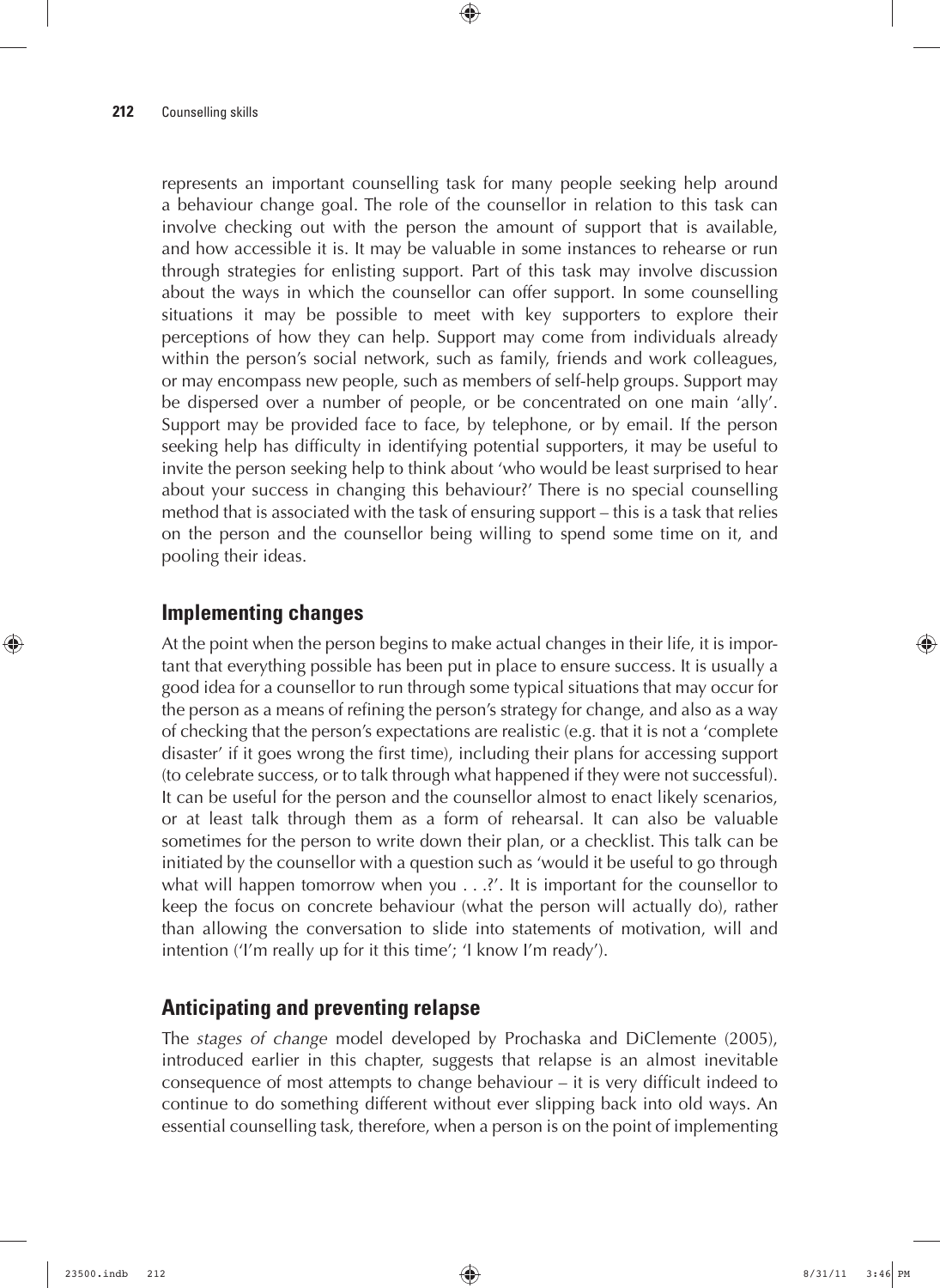change, is to consider the issue of relapse. It is usually helpful to explain the concept, and to be candid about the likelihood that some relapse will occur at some point down the line. The questions that may need to be discussed include: How will you know if relapse has happened? What are the factors that might make you vulnerable to relapse? What will you do if you have a relapse? How will you use support at these times? How can you learn from a relapse episode about your change strategy? One of the biggest dangers associated with relapse is that the person will 'catastrophize' the situation, and jump to an extreme conclusion such as 'I'm no good' or 'it's a waste of time, this isn't going to work', and abandon all the good work that they have done up to that stage. The more that the counsellor has been able to introduce the idea that relapse is normal, routine, predictable and surmountable, the less likely it is that the person will jump to a catastrophic interpretation of what has happened. It is always important to keep in mind that a person engaging in behaviour change that they consider to be significant enough to merit the help of a counsellor will in all probability be in a state of high emotional vulnerability when they begin to try out new ways of doing things, and will as a result perceive a relapse as a major setback.

Planned follow-up sessions where possible relapse incidents can be explored can be a valuable source of support for the person if the counsellor is in a position to offer ongoing contact over a period of time.

The aim of the preceding sections of this chapter has been to introduce some of the tasks that are most frequently involved in counselling where behaviour change is a goal. The underlying theme of the section is that of the counsellor building a relationship with the person characterized by a willingness to be close to them in every step of the behaviour change journey, and being curious and questioning about every aspect of the process. The next section of the chapter looks at some well-established behaviour change methods.

## **Counselling methods for facilitating behaviour change**

At the point when a person seeking help is clear that their goal is to change an aspect of their behaviour, and has identified at least some of the component stepby-step tasks that are necessary to move towards that goal, it is helpful to invite the person to think about *how* they believe would be the best way for them to accomplish their objectives. There are four main strategies that have been used by counsellors to facilitate behaviour change: *dissolving the barriers to change, planning and setting targets, activating resources,* and *setting up a project.* These strategies are discussed in the following sections.

## **Exploring and dissolving barriers to change**

One method of bringing about change that has been advocated by many counsellors and psychotherapists is based on the idea that if a person has enough insight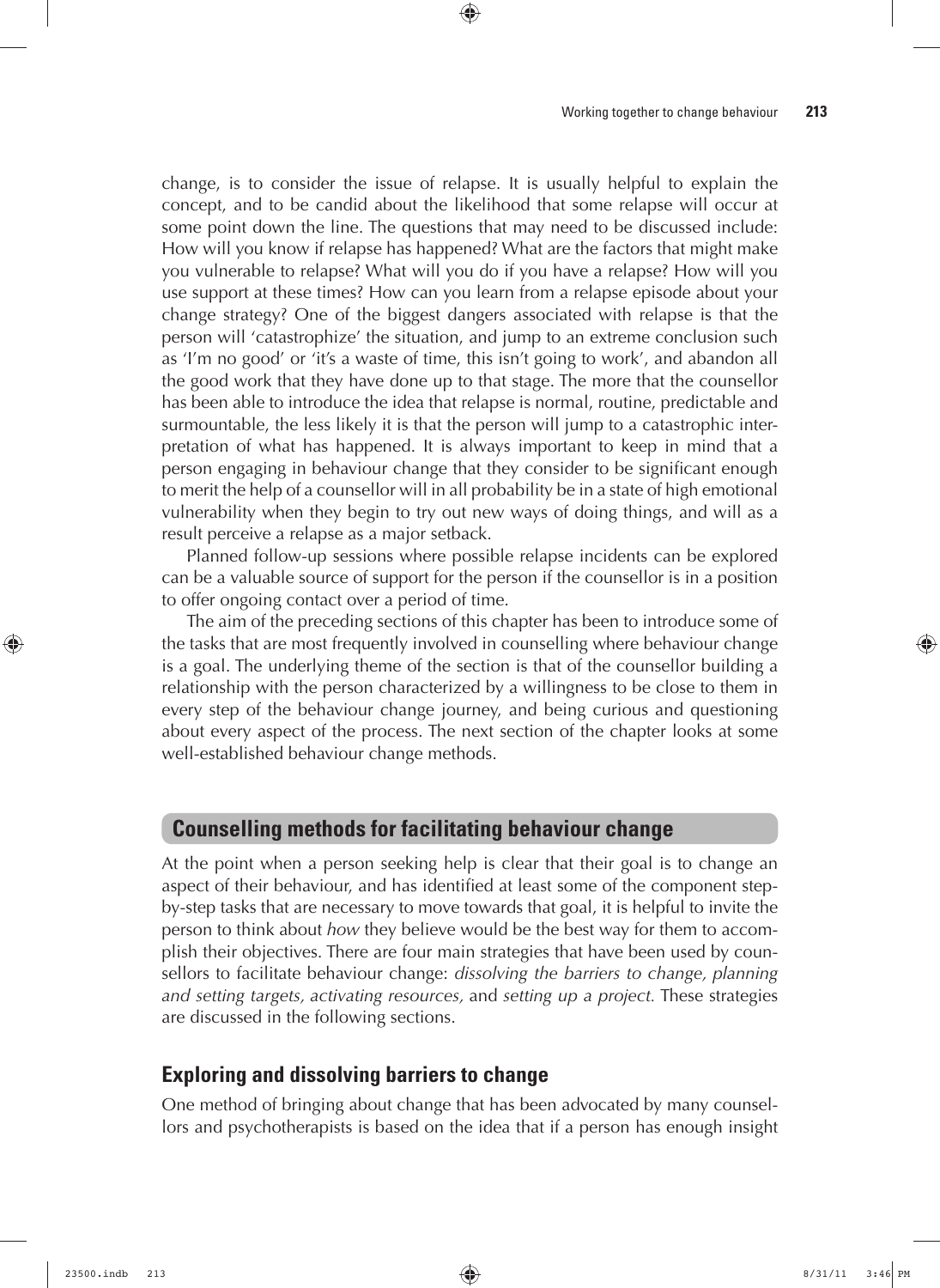and understanding in relation to whatever it is that is motivating or causing them to act in a dysfunctional manner, they will be free to behave in ways that are more life-enhancing and productive. This approach is associated with longestablished forms of counselling and psychotherapy, such as psychodynamic psychotherapy, and person-centred counselling. The key idea is to focus not on the problem behaviour, but on the person who is engaging in that behaviour. For example, someone who abuses alcohol may have a history of emotional neglect and abuse, and may have low self-esteem. From this perspective, binge drinking may be viewed as almost emotionally and interpersonally necessary for the person as a means of assuaging emotional pain, and living up to other people's views that one is 'no good'. In this approach, counselling that concentrates on plans and programmes that aim to encourage 'alternatives to drinking' are missing the point: it is the sense that the person has of who they are that needs to change. There is no doubt that this approach can be effective. However, it can take a long time, and requires the establishment of a strong, ongoing relationship with a counsellor. It therefore may not be a realistic option in many embedded counselling settings where there may be a great deal of pressure on time, and other professional tasks to fulfil. Nevertheless, in these settings, dissolving barriers to change may be an important method in relation to sub-tasks (described earlier in this chapter) such as *making sense of problematic behaviour* and *imagining how things could be different*.

#### **Cognitive-behavioural methods: setting targets and implementing a programme**

The behaviour change methodology that is believed by many specialist counsellors and psychotherapists to be maximally effective in facilitating behaviour change, and is backed up by a substantial amount of research, is *cognitive-behavioural therapy* (CBT). Attractive features of this approach for many practitioners and clients are that it is businesslike and down to earth. The key idea in CBT is to analyse the behavioural patterns of the person (the problem behaviour and the new preferred behaviour) in terms of an A–B–C formula: *antecedents, behaviour* and *consequences*. Anything that a person does on a regular basis is regarded as being elicited or triggered by a stimulus or situation (antecedent) and reinforced or rewarded by its consequences. This formula is the basis for a simple, yet effective behaviour change method. The first step is to collect information over a period of time concerning the exact, detailed problem behaviour that is exhibited by the person, the situations in which this behaviour occurs, and the consequences that follow from it. The next step is to devise a plan or programme in which the problem behaviour is gradually eliminated or extinguished, while at the same time the desired behaviour is gradually introduced. The third step is to ensure that the new behaviour is maintained in different situations over a period of time, rather than abandoned when the going gets tough.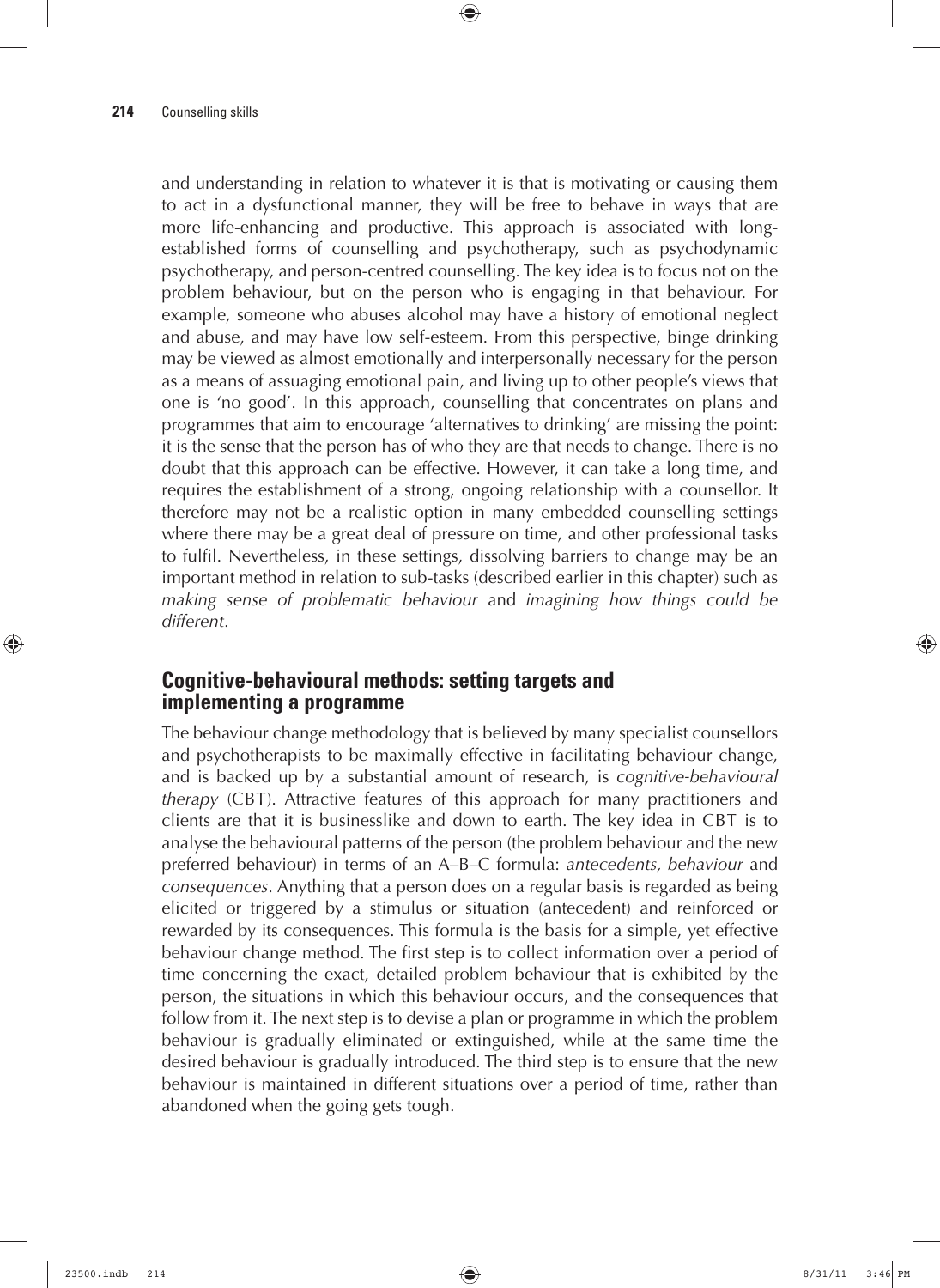The A–B–C formula encourages the person seeking help and their counsellor to devote their attention, initially, to two areas: antecedents and consequences. These are the crucial points of leverage in relation to the problem behaviour. For example:

Trudy was a school support worker who was called in to work with Andy and his family on account of Andy's problem with school attendance. Trudy spent a long time listening to the family, asking them to describe exactly what it was that happened on school days, and showing a lively non-judgemental curiosity in everything that they had to say. At the end of this phase, she brought out a sheet of flip chart paper and some pens, and started to map out what she thought was going on, while inviting the family members to add details or make corrections. She made a list down the centre of the page of all the activities that Andy engaged in on a typical day when he did not go to school – his reason for not wanting to go, the argument with his parents, the parents going to work, Andy having the house to himself, watching TV, and so on. In a different colour, she made a list on the left-hand side of the page of the possible triggers for these events. For example, non-school days were more likely to happen when Andy had not done his homework, or there was a test, and unresolved arguments were more likely if both parents needed to be at work earlier than usual. On the right-hand side of the page, in a third colour, Trudy listed some of the consequences of Andy's behaviour – falling behind with his work and feeling panicky, enjoying daytime TV, being on the receiving end of sarcastic comments from teachers, assembling an impressive collection of music downloads, missing out on lunch and games with his friends, and so on. As she was doing this, all of the members of the family started to make connections, and imagine alternatives. For instance, a parent staying at home for two days would have the time to be able to make sure that Andy did his homework in the evening, and to help him with it, as well as making staying at home seem less attractive for Andy, since he would not be able to watch TV and download music from the PC. It also became apparent how stressful, demanding and challenging some aspects of Andy's school life were, and how important it would be to make sure that he received regular rewards in recognition of his efforts. At the end of one meeting, all of the members of the family came away with new behaviours that they agreed to initiate, which were listed on a page pinned to the kitchen noticeboard. Trudy agreed to meet with them two weeks later to check on their progress.

The CBT literature contains a wealth of ideas for behaviour change techniques, and workbooks that can be used by counsellors and clients in relation to specific behaviour change problems. However, at its heart, CBT is a common-sense approach that relies on the application of some simple, yet powerful, ideas, in a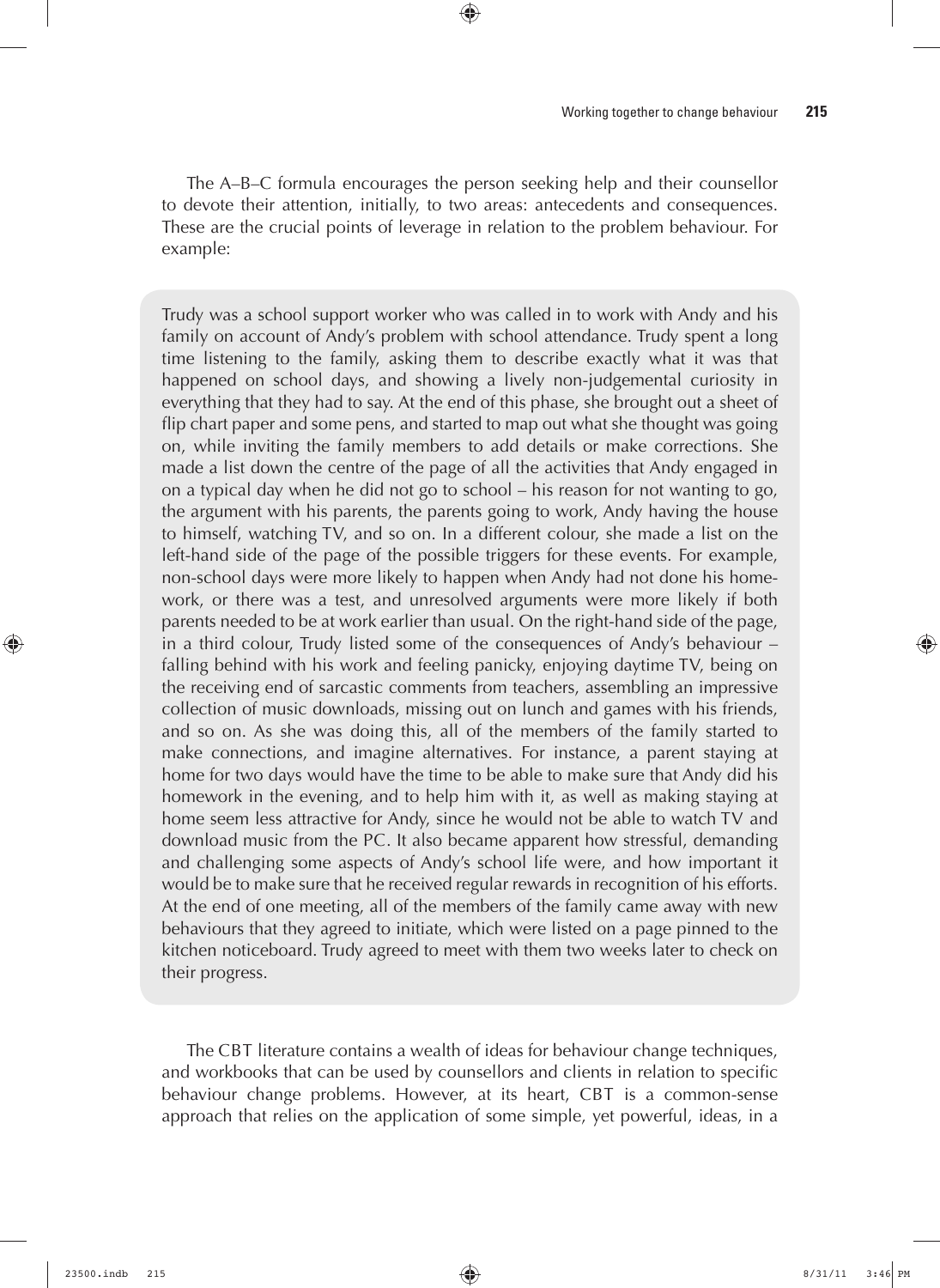systematic manner. Like any other method, it works better when there is a good relationship between the person seeking help and the counsellor – notice how respectful and accepting Trudy was in a counselling situation where it would have been all too easy to be drawn into taking sides and condemning Andy's 'laziness' or inadequacy.

## **Activating resources**

A quite different method of working with a behaviour change task is to pay attention to occasions when the problem behaviour does *not* occur, rather than the occasions when it *does*, or episodes when the person has dealt with the problem behaviour successfully, rather than when they have failed to deal with it. The underlying assumption behind this strategy is to activate the person's existing resources and strengths, rather than focusing on their weaknesses. This general approach is associated with solution-focused therapy (O'Connell, 1998) and narrative therapy (Morgan, 2001). The key idea is that there will almost always be times when the person has in fact been able to behave differently (narrative therapists describe such events as 'unique outcomes' or 'glittering moments'), and that the widespread human tendency to become preoccupied with problems (and how awful things are) will have obscured these achievements from view. The job of the counsellor, therefore, is to assist the person to identify the moments of success in relation to the problem behaviour, and then to build on the personal resources that are behind these 'glittering achievements'. This method can be difficult to implement if the person seeking help is so gripped by a sense of the total control exerted by the problem that they just cannot (or will not) allow even the slightest possibility that good moments might occur. On the other hand, it has the potential to be highly energizing and liberating because (a) the solutions that are generated are wholly the product of the person, rather than being suggested or 'set up' by the counsellor, and (b) it wholly ignores the failures and deficits of the person and celebrates their achievements.

Further ideas about how to activate a client's personal strengths and resources can be found in Flückiger *et al.* (2010).

# **Behaviour change as a project**

A lot of the time people struggle to change their behaviour because the things they are trying to alter have become ingrained habits that have over a long period of time become 'second nature' – the person is hardly aware that they are doing the action that they wish to modify or eradicate from their life. One of the ways of organizing the series of tasks that may need to be carried out for behaviour change to occur is to regard the whole enterprise as a 'project'. Viewing the change process as a project can help the person to distance themselves from an undermining sense of failure when their change efforts do not immediately work out for the best. Talking about the work as a project can also help the person and the counsellor to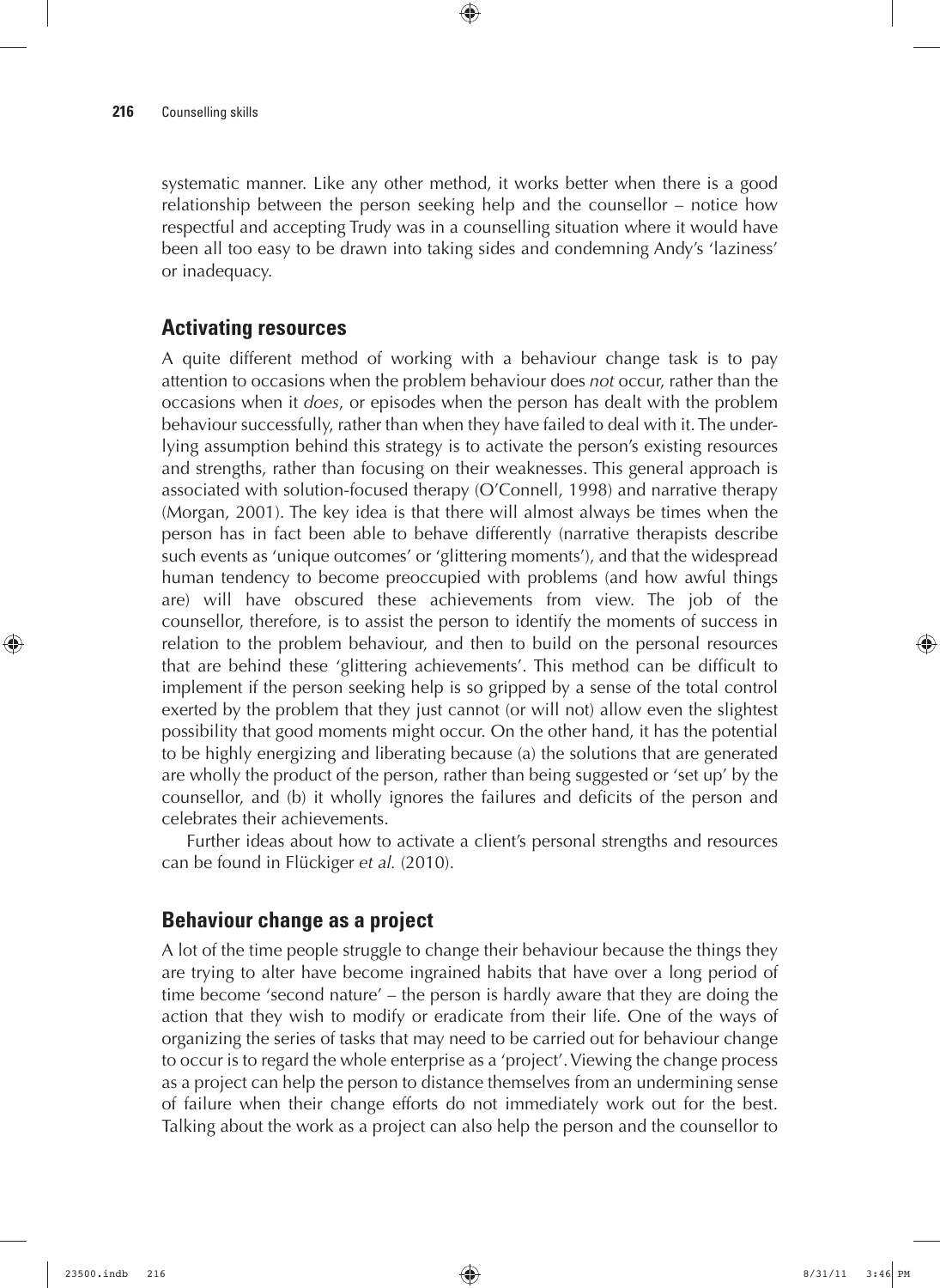work together – each of them is making suggestions in relation to a shared endeavour. The image of a project also brings to mind the metaphor of building something new, which may involve dismantling previous structures, making plans, reviewing progress, celebrating achievements, and so on. Using 'project' language can have the effect of externalizing the problem, and providing a channel for the person's creativity and imagination.

# Box 12.2: *The role of homework assignments in behaviour change*

Having a really good discussion within a counselling session of how and what to do differently, and how to change problematic behaviour, is of little value if the person then does not implement any changes in their everyday life. One of the useful strategies for bridging the gap between the counselling room and real life is the practice of agreeing on *homework* tasks. Homework tasks in counselling can be suggested by the person or by the counsellor, and can range from quite structured and formal tasks, such as writing a journal or completing worksheets, to more informal or flexible tasks such as 'listening to other people more', 'practising slow and deep breathing as a way of coping with my anxiety' or 'visiting my grandmother's grave'. There has been a substantial amount of research carried out into the process of agreeing homework tasks in counselling (see, for example, Mahrer *et al.*, 1994; Scheel *et al.*, 1999, 2004). Although homework is often considered as a method that is primarily employed by cognitive-behavioural therapists, there is plentiful evidence that counsellors using a wide variety of approaches are all likely to use homework with at least 50 per cent of their cases (Ronan and Kazantzis, 2006). Based on a review of the research evidence, Scheel *et al.* (2004) have developed some useful guidelines for using homework in counselling. These include: the homework assignment to be based on collaboration between counsellor and client; describing the task in detail; providing a rationale for why the task is of benefit to the person; matching the task to the person's ability; writing down the task; asking how confident the person is about fulfilling the task and if necessary modifying the task accordingly; trying out the task during the session; asking about how the person got on with the task at the next meeting; and celebrating or praising the person's achievement of the task. In some counselling situations, it is also possible to use reminders to maximize the chances that the task is carried out. For example, a number of smoking cessation projects phone up patients between sessions to check on their progress. Also, counsellors who use email contact with clients as an adjunct to face-to-face contact can quite easily send a brief email message between meetings.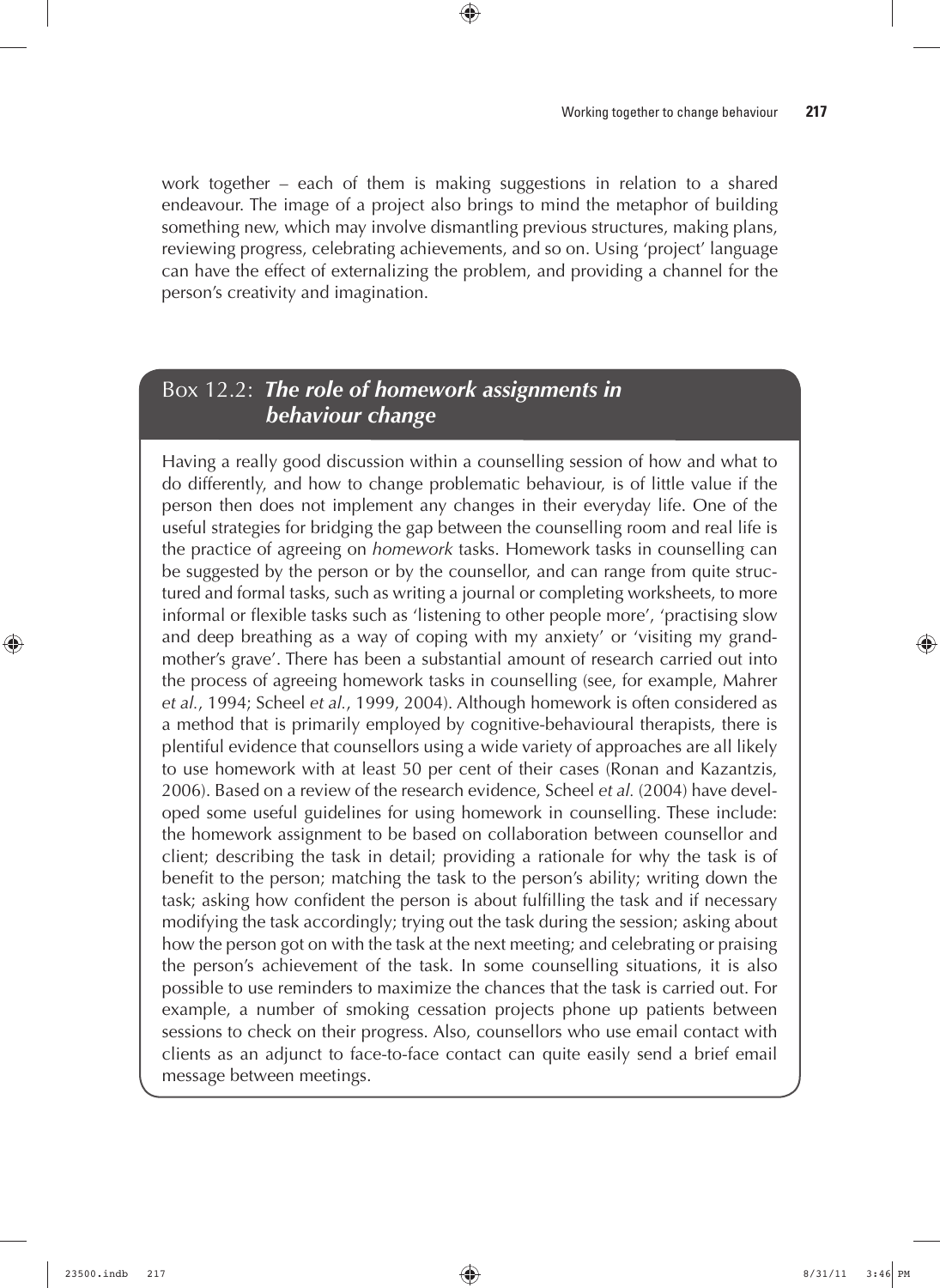#### **A narrative perspective on behaviour change**

As a counsellor, it is a mistake to become so preoccupied with the task of behaviour change that one forgets or neglects the more fundamental task of giving the person a chance to tell their story and be heard. There are many ways in which behaviour change can be understood as a particular form of storytelling. The founders of narrative therapy, Michael White and David Epston (1990), have always talked about behaviour change in terms of a process of *re-authoring*. For them, the identity or sense of self of a person is constituted by the stories that the person tells about themself, or are told about them by other people. From this point of view, what happens when the person is seeking to change their behaviour is that they are developing a new story to tell about who they are (e.g. the previous story may have been 'I am someone who struggles to pass exams' and the new story might be organized around a narrative of 'I am someone who has learned how to manage the stress of exams'). Once the new story has been created by the person, perhaps through working together with a counsellor, the next step is to try it out on audiences. After all, other people need to know that 'I do well in exams' – if they are still telling the old story of the person as an exam-flunker, this will undermine the person's efforts to do something different.

The implications for counselling of adopting a 're-authoring' perspective are that it becomes important for the counsellor to listen carefully to the stories that a person tells about themself. Are they success stories or are they failure stories? If they are failure stories, what new material can be introduced into the storyline that will allow the person to tell it as a success story? The principal method that narratively oriented counsellors use to assist people to construct success or solution stories is to encourage them to identify their own strengths and resources. For example, the counsellor may ask the person with an exam-taking issue if there were ever occasions when they had done well in an exam, or even had coped with an anxiety-provoking situation. The person's answers to these questions are clues to resources and strengths, which can then become the building blocks for a new story. However, even CBT methods can be understood in narrative terms. The careful analysis of the problem behaviour, agreement around behavioural targets, and plans for how to meet these targets, all are designed to produce a success experience for the person. This success experience is then woven into their story of who they are and what they can do – it is re-authoring by another route.

There is another very significant dimension to the concept of re-authoring. It is a concept that has a political side to it. In a lot of cases, the problems that people have, and the behaviour that they want to change, are the result of stories that *other people* have told about them. Frequently, these other people are authority figures such as parents, teachers, social workers and psychiatrists. The stories may be reinforced by being framed in bureaucratic or medical language, and enshrined in massive case files. For example, someone with a problem around exams may turn out to have based their self-story as a learner around the fact that 'my Dad told me I was stupid – he told the teachers too, and they believed him'. For such a person,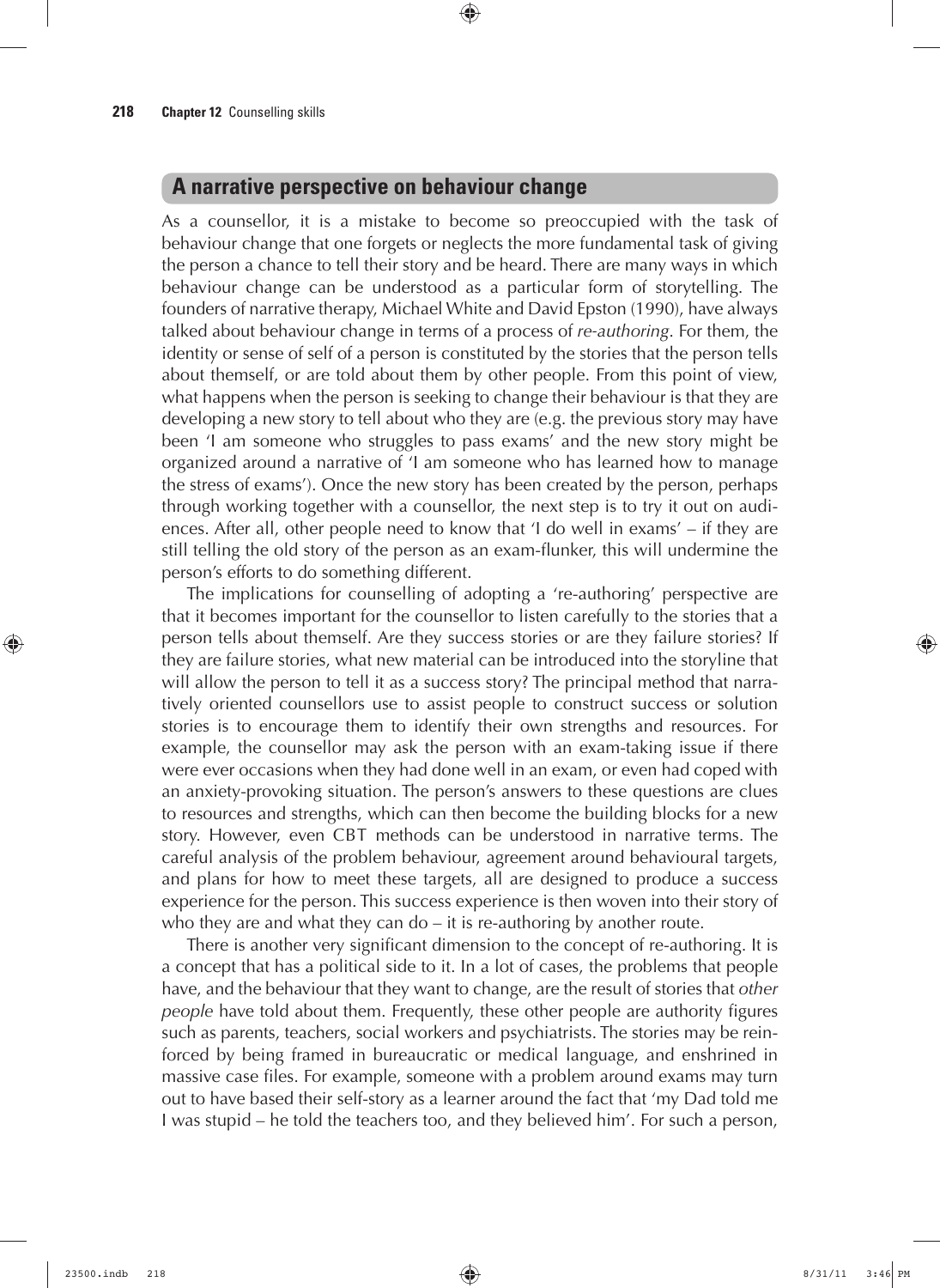arriving at the point of being able to tell their story in terms of statements such as 'I am intelligent, I am a competent learner' is a matter of personally authoring their own story, rather than having it authored by someone else. The person becomes the *authority* on their own life.

## Exercise 12.2: *Reviewing the behaviour change strategies that you use in your work*

What are the types of behaviour change issues that arise in the people with whom you work as a practitioner? What are the methods that you have found to be most and least effective in facilitating change with these individuals? On the basis of what you have read in this chapter, what other methods might be valuable?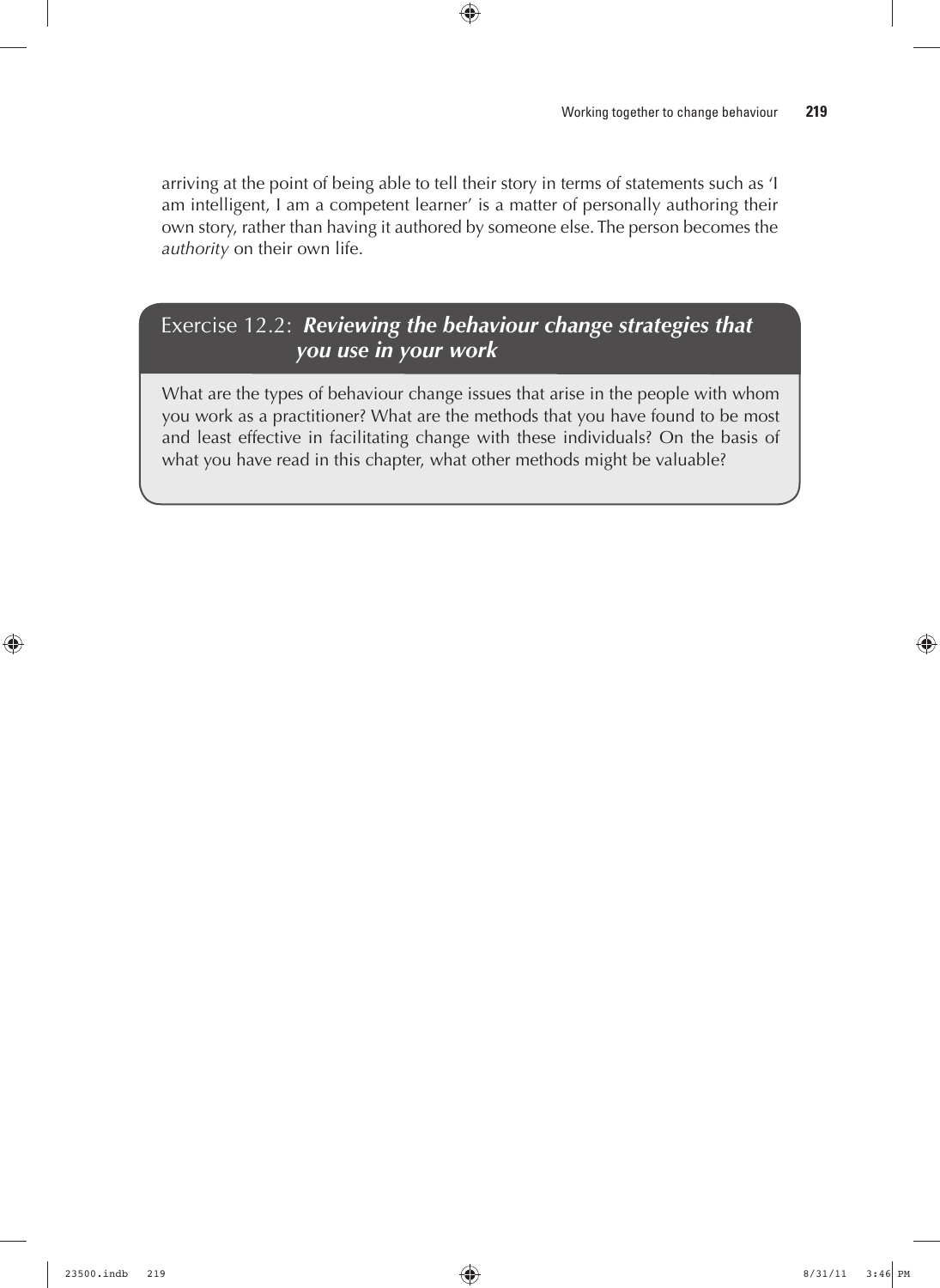## **Conclusions**

It is impossible in a chapter of this length to do justice to the huge topic of facilitating behaviour change. The aim has been to provide an outline of some ideas and methods that may be used in embedded counselling relationships. The key themes that have been emphasized within the chapter are:

- Behaviour change is difficult to achieve, and there are many barriers to achieving this type of goal.
- Effective and lasting change requires a step-by-step approach with the ultimate goal of behaviour change broken down into a number of constituent tasks.
- There is no one 'right' method to facilitate change people differ a great deal in terms of the change processes that are meaningful to them. A good starting point is usually to inquire about what the person has done to initiate and implement changes in their life in the past.
- It is seldom effective to try merely to eradicate or extinguish unwanted habits – what works better is to replace these behaviours with alternative activities.
- Each of the various change methods that are written about by professional psychologists and psychotherapists can ultimately be reduced to a set of common-sense strategies, which can readily be applied by practitioners whose counselling role is embedded in other work functions.
- The single most important thing that a person as a counsellor can do for anyone who is seeking to change their behaviour is to function as a supporter and ally in their journey – the quality of the relationship is crucial in helping the person to persevere with their change objectives.

The example of bereavement (see Chapter 18) can be used as a framework for understanding the process of behaviour change. In bereavement, as in all forms of behaviour change, there are basically three things that need to be done. First, it is necessary to let go of the past. This may involve making sense of what has happened, and grieving for the person who has gone. The second task is to deal with what is happening now, the chaos of a life that may be missing one of its foundation stones. Third, it is necessary to plan for the future, to build a new repertoire of behaviours and relationships. The example of bereavement is particularly important and evocative for a number of reasons. It evokes the image of people grieving differently – there are huge individual and cultural differences in the way that people respond to death. It evokes an appreciation of the cultural, social, family and interpersonal networks of meaning, relationship, belief and ritual that help people to make the necessary changes to their lives following a bereavement. Coping with loss is always done together as well as done alone. The meaning of bereavement, and the potential avenues for dealing with it, depend on the personal niche within which an individual lives their life. All of these aspects are true of any kind of behaviour change.